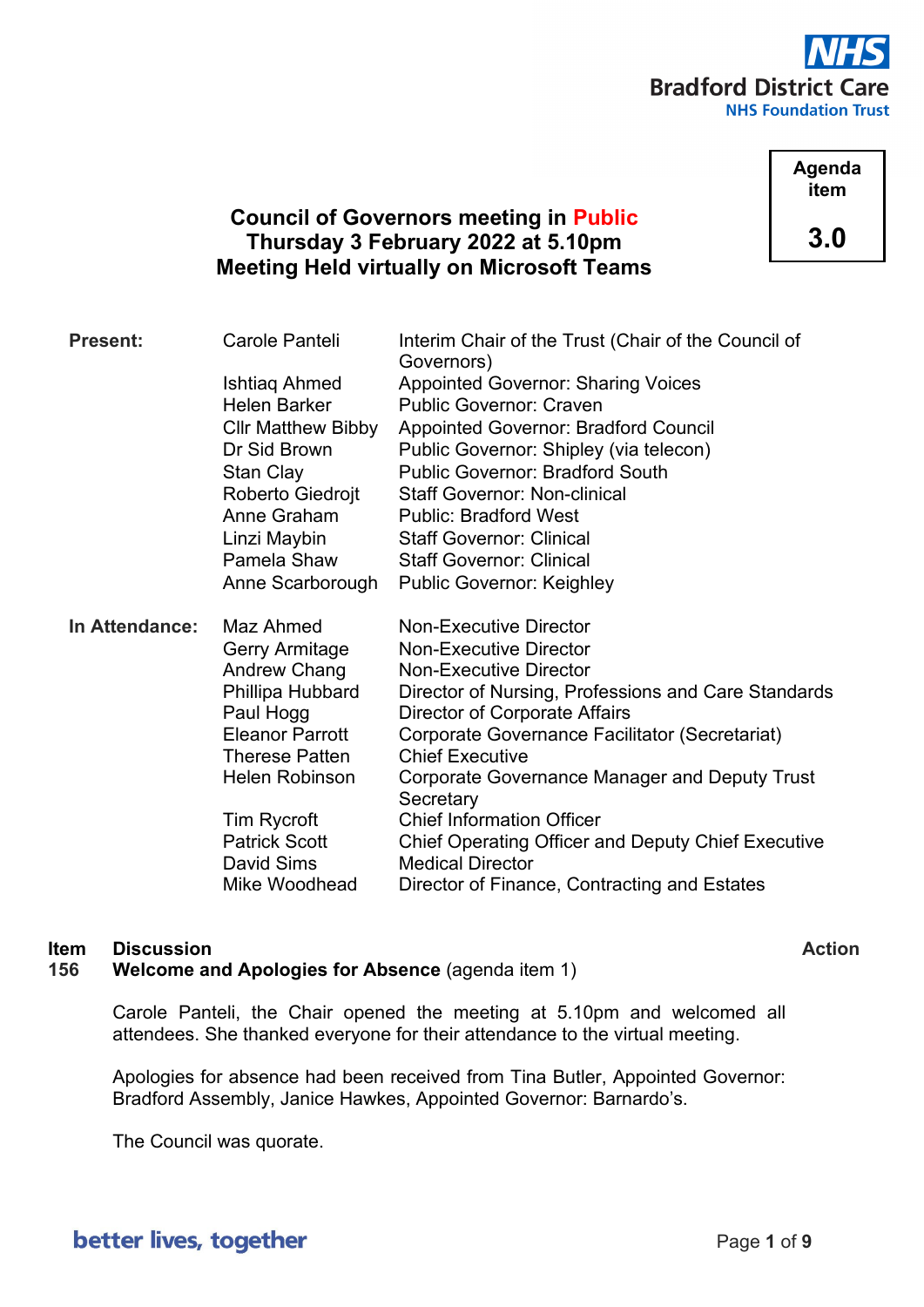

# **157 Declarations of any Conflicts of Interest** (agenda item 2)

No declarations of interest were made.

## **158 Minutes of the previous meeting held on 4 November 2021** (agenda item 3)

The minutes of the public meeting held on 4 November 2021 were accepted as a true and accurate record.

#### **159 Matters Arising** (agenda item 4)

There were no matters arising.

### **160 Action Log** (agenda item 5)

The Council noted that action 18/7/19-3 relating to the review of the integrated performance report would be progressed dependant on COVID-19 pressures. Support from Anne Scarborough, the Lead Governor and Linzi Maybin, the Deputy Lead Governor would be particularly appreciated, and any other interested Governors should contact the Corporate Governance Team to become involved in the discussion.

### **Governors to contact the Corporate Governance Team to become involved All in the discussion of the Integrated Performance Report review.**

#### **161 Chair's Report** (agenda item 6)

The Chair presented the Chair's report which provided an update on Board membership and engagement, well led inspection, Trust strategic development work, including alignment with the integrated care agenda and partnership working, along with a number of governance matters which were detailed in section two of the report:

- The reporting period covered the remainder of the previous Chair's time in post as well as the current Interim Chair's time in post.
- The Omicron COVID-19 wave had impacted on Trust Governance arrangements including the Go See visits, which were currently only taking place virtually.
- Two new Non-Executive Directors had been recruited and would formally join the Trust in March 2022.
- Governors were encouraged to watch the video regarding the development of the new Child and Adolescent Mental Health Service (CAMHS) inpatient site outside the meeting, which was one of many new regional initiatives.
- The Care Quality Commission (CQC) rating of 'good' had recently been received and the Trust would celebrate this more widely when the context was more appropriate.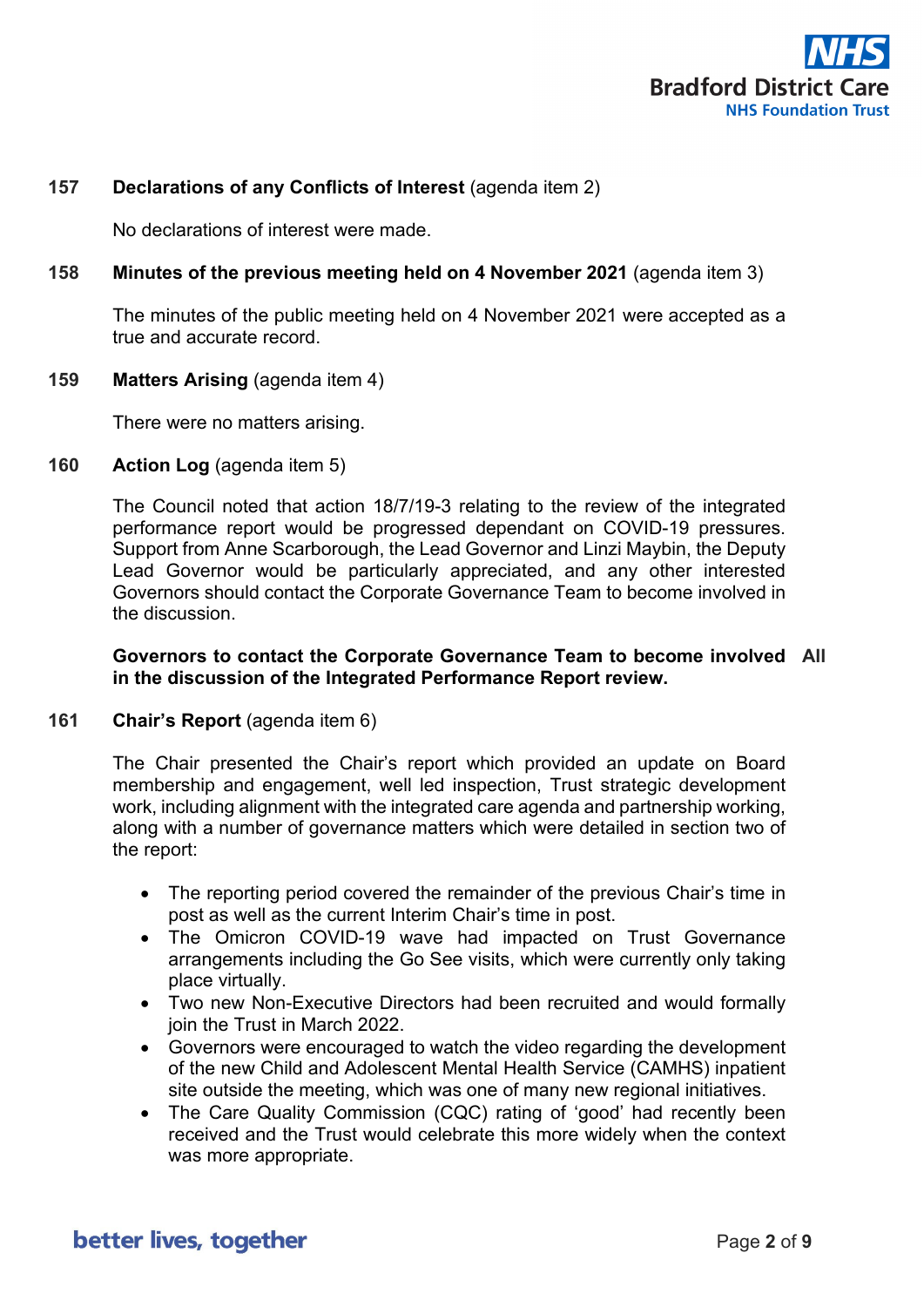

• Since the report had been written, there had been a change to mandatory vaccination legislation and therefore it was no longer necessary to write to Governors regarding vaccination requirements.

### **The Council of Governors:**

- **Noted the Board membership changes taking place with reporting to both Council of Governors Nominations Committees and meetings on 14 December 2021 and 14 January 2022 including an update regarding Chair recruitment.**
- **Noted the outcome of the CQC inspection published December 2021 which re-rated the Trust as "Good" overall and "Good" for the well led domain.**
- **Noted the Board's strategic development work in line with Integrated Care policy and related partnership working.**
- **Noted the information about mandatory vaccinations and that further information would be provided to Governors during February 2022.**

## **162 COVID-19 Update** (agenda item 7)

The Executive Management Team provided a verbal update on COVID-19:

- Staff absence had increased due to the Omicron wave, which continued to be addressed at system level.
- Maintaining sufficient workforce levels had been most challenging during the current Omicron wave compared to other peaks during the pandemic, though some pressures had now eased.
- During the winter period, some staff had been redeployed to support critical services, but they had now returned to their substantive positions.
- 76 care homes had been closed to admissions during the Christmas period, but this had now reduced to 12.
- There was still no access to standard hospice facilities but a recent agreement with the local authority had been made to convert local care home beds into hospice support.
- There had been a varied reaction from staff in response to the retraction of mandatory vaccine legislation, as some staff had already made decisions based on the introduction of this law. It was important to recognise the distress that this had caused.
- It was important to recognise and acknowledge colleagues' feelings in response to the mandatory vaccination legislation, even though the Trust had limited options to handle this process due to it being Government mandated.
- There had been a decrease in uptake of vaccines and the future of the vaccination programme was now being considered nationally and within the Integrated Care Partnership (ICP). It was likely that the Trust would maintain a vaccine centre and act as a hub for the surrounding area.

# better lives, together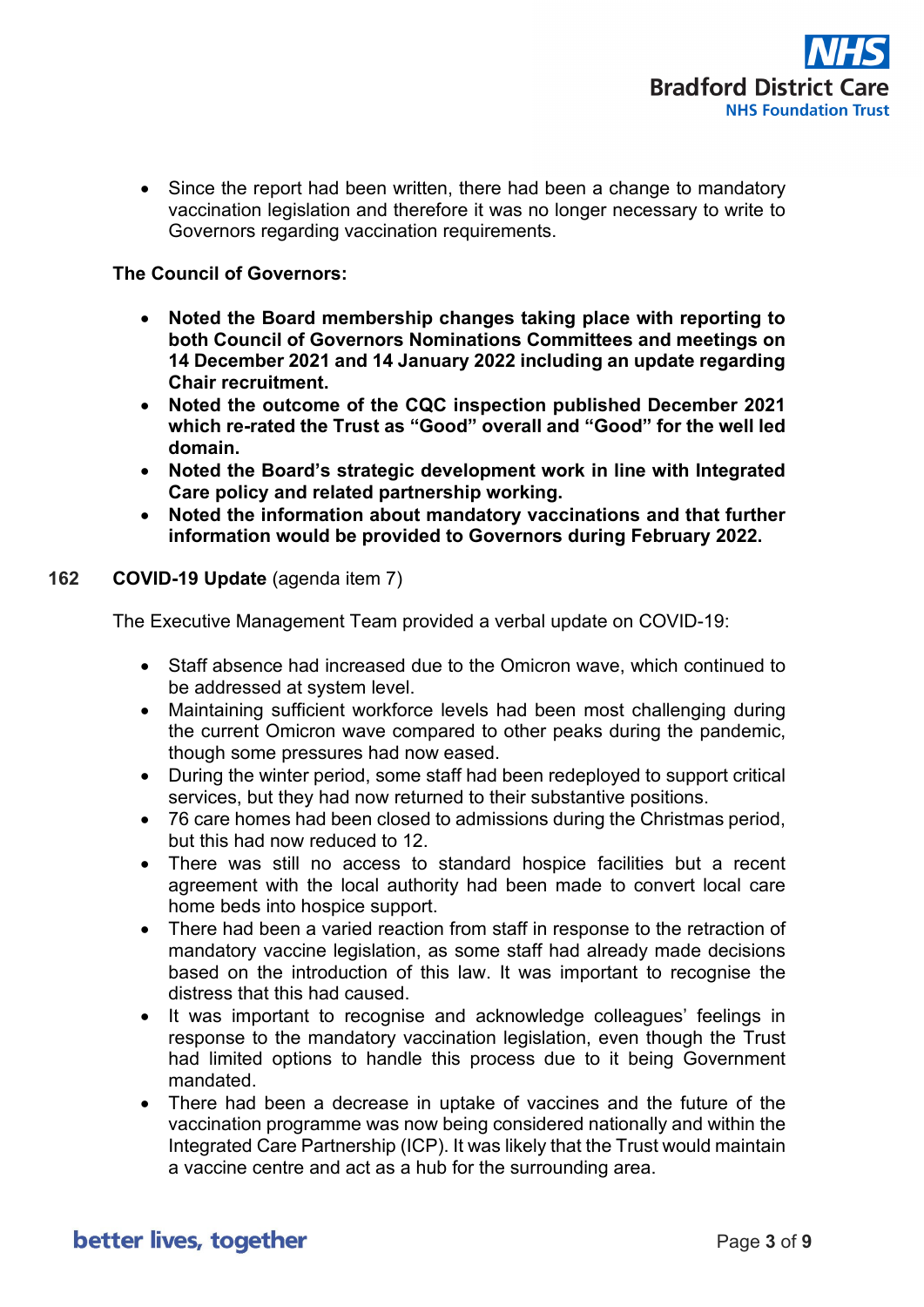

• It would be beneficial to gain an understanding of how people in the local area would like the vaccine programme to be shaped going forwards, and Governors would be welcome to feedback on this at the next meeting in May 2022.

### **163 Care Quality Commission Response** (agenda item 8)

The Director of Nursing, Professions and Care Standards presented the Care Quality Commission (CQC) response which provided an overview of the most recent CQC inspection which had been published on 15 December 2021:

- The CQC had carried out three short notice inspections of the community mental health services for adults of working age, specialist community mental health services for children and young people and the crisis and health-based places of safety.
- On the first day of inspections, the CQC announced that the Trust-wide well led inspection would also take place and this involved members of the Board, the Freedom to Speak Up Guardian, Equality and Diversity teams, Staff Side representation and Governors.
- The overall rating had improved from 'requires improvement' to 'good'.
- Instances of regulatory breaches did not result in the Trust being served with any specific notices and the recommended actions focused on processes, reporting and duty of candour.
- There was still work to carry out to improve the CAMHS in terms of embedding risk assessments, equality and diversity, clinical record keeping and staffing levels. It was important to maintain oversight of these issues via the Committee AAA reports which evidenced that these themes were commonly considered across Committees.
- A joint meeting of the Workforce and Equality Committee and the Quality and Safety Committee had taken place to consider how to manage staff retention and sickness. The workforce strategy was being reviewed and improved to contribute to mitigating this challenge.
- There was no intention to provide a full action plan following the CQC response, but a management plan was being developed.

#### **The Council of Governors:**

- **Noted the outcomes of the CQC report including the improvements made and the continuing improvement work that remained.**
- **Took assurance as to the Trust's response to address identified breaches in regulations.**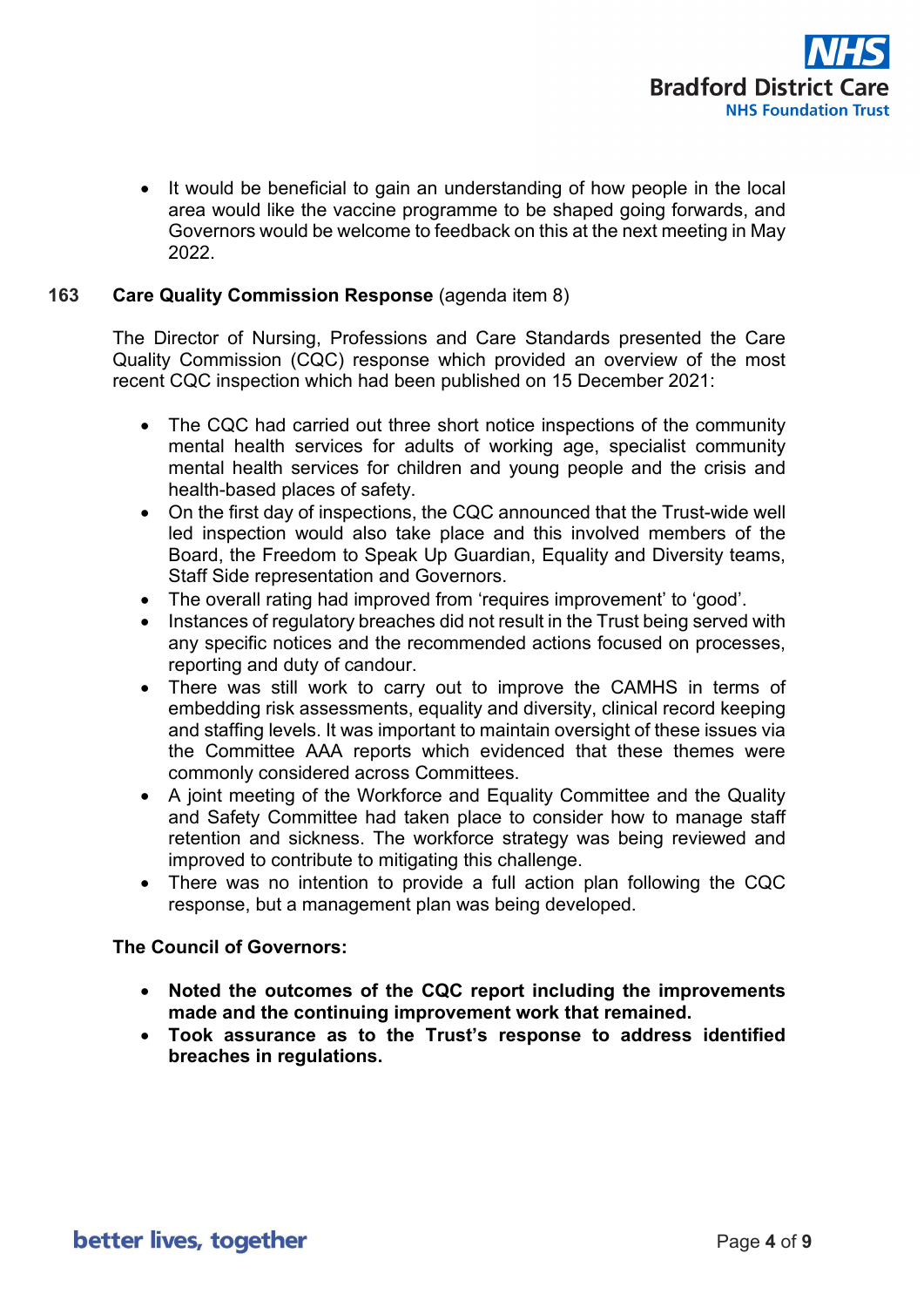

## **164 Integrated Performance Report** (agenda item 9)

The Chief Operating Officer presented the Integrated Performance Report which aimed to provide the Council with assurance of the Trust's performance and progress in the delivery of a broad range of key targets and indicators:

- There continued to be high service demands in terms of acuity and complexity across physical and mental health services in patients and communities.
- Staff absences had increased due to the Omicron wave, adding to an already challenging workforce shortage. This was being addressed at system level and the approach taken was focussed and intense.
- Some improvements were evident in children's services where an additional incentive scheme had been put in place for clinical staff in the inpatient team.
- The number of out of area placements continued to be a concern.
- Dental service waiting times were almost at target despite continued acute pressures.
- There was a significant programme of work taking place in relation to the CAMHS to improve the service.
- The model of delivery for memory assessment and therapy service was changing with the aim of significantly reducing waiting times for these services.

The Council of Governors discussed the two main services of concern where particular difficulties had been encountered recruiting staff; the Speech and Language Therapy service and CAMHS. It was necessary to provide further detail on the strategy in place to balance and improve waiting times for these services.

The Medical Director and Chief Operating Officer informed the Council of Governors that:

- The Trust aimed to implement the THRIVE model to ensure that the CAMHS offer was owned by the community and could address current unmet needs.
- There was now a clearer starting point for CAMHS because children were offered treatment as soon as emotional issues were expressed, but there remained a service gap later in the process.
- The waiting list for children's neuro-developmental condition assessments was an area of concern. To address this, the service was transitioning to a new model which was being implemented alongside schools and families. The Data One team was learning from the data science approach of the Born in Bradford team and the Trust had obtained Government investment in conjunction with Leeds hospitals to explore using data science to improve services.

The Council of Governors noted that the passion and drive of the workforce was integral to the continuing provision of service in both clinical and corporate settings,

# better lives, together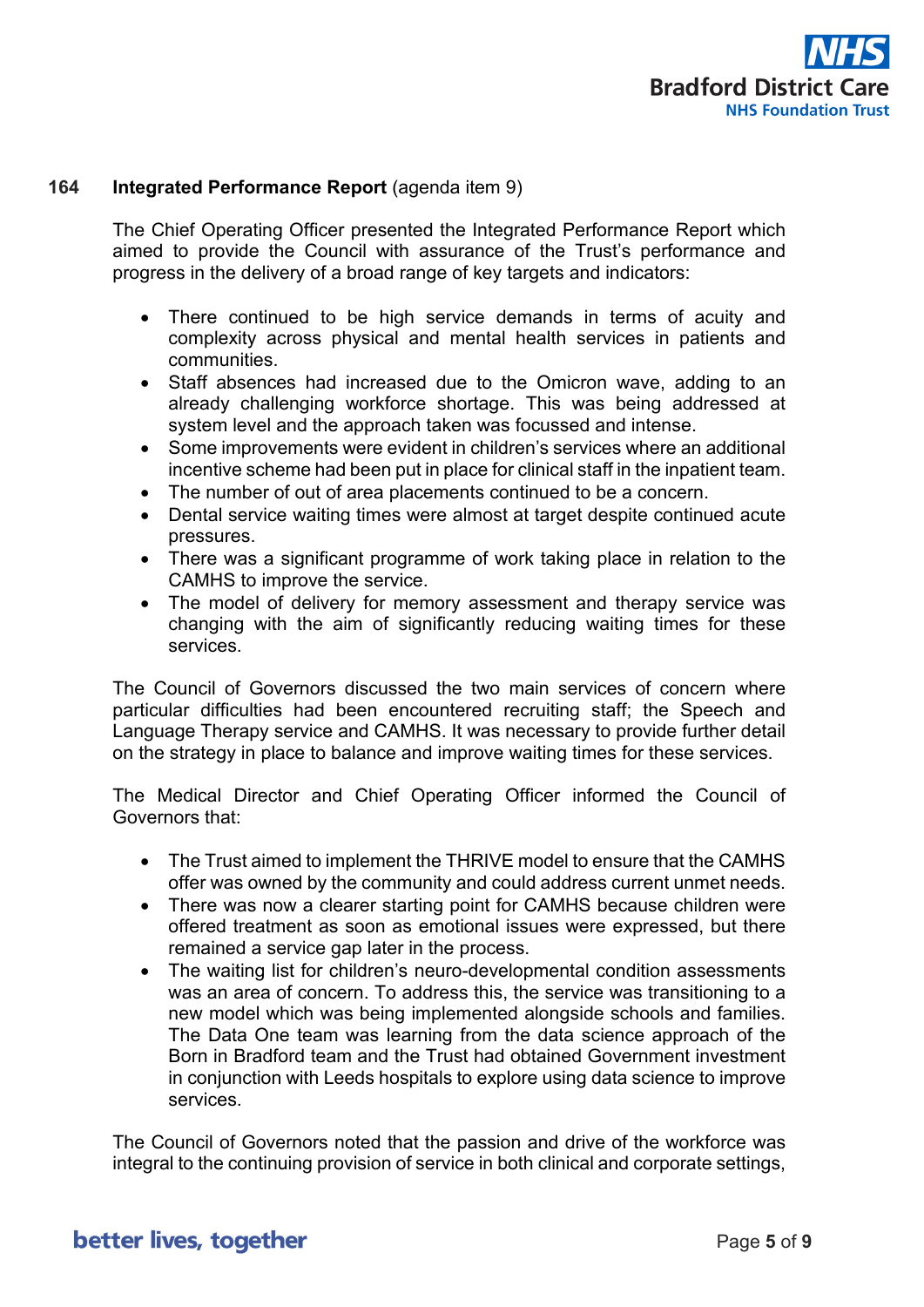

although it was important to remember that the current situation caused strain on colleagues' resilience. It would be necessary to provide support for any psychological trauma incurred in future. To progress forwards, the Trust should focus on innovation and adopt a solution-focused approach to rectify issues within the referral pathway.

## **The Council of Governors:**

• **Considered the key points and exceptions highlighted and noted the actions being taken.**

**The Council requested a detailed update on the strategy to mitigate the PS / DS waiting time challenges within the Speech and Language Therapy service and CAMHS to be provided to the meeting in May 2022.** 

### **165 Audit Committee held on 4 November 2021** (agenda item 10.1)

The Committee received the Audit Committee Assurance Report which detailed the matters to be escalated from the Committee meeting. There were no alerts to escalate to the Board.

The Chair of the Audit Committee noted that there had been changes since the report was written and the issues raised by the report were now of less concern.

The Council noted the update provided and welcomed the leadership and scrutiny that had been undertaken by the Committee.

# **166 Mental Health Legislation Committee held on 18 November 2021** (agenda item 10.2)

The Committee received the Mental Health Legislation Committee Assurance Report which detailed the matters to be escalated from the Committee meeting. There were no alerts to escalate to the Board.

The Council noted the update provided and welcomed the leadership and scrutiny that had been undertaken by the Committee.

# **167 Joint Workforce and Equality and Quality and Safety Committee held on 16 December 2021** (agenda item 10.3)

The Committee received the Joint Workforce and Equality Committee and Quality and Safety Committee Assurance Report which detailed the matters to be escalated from the Committee meeting.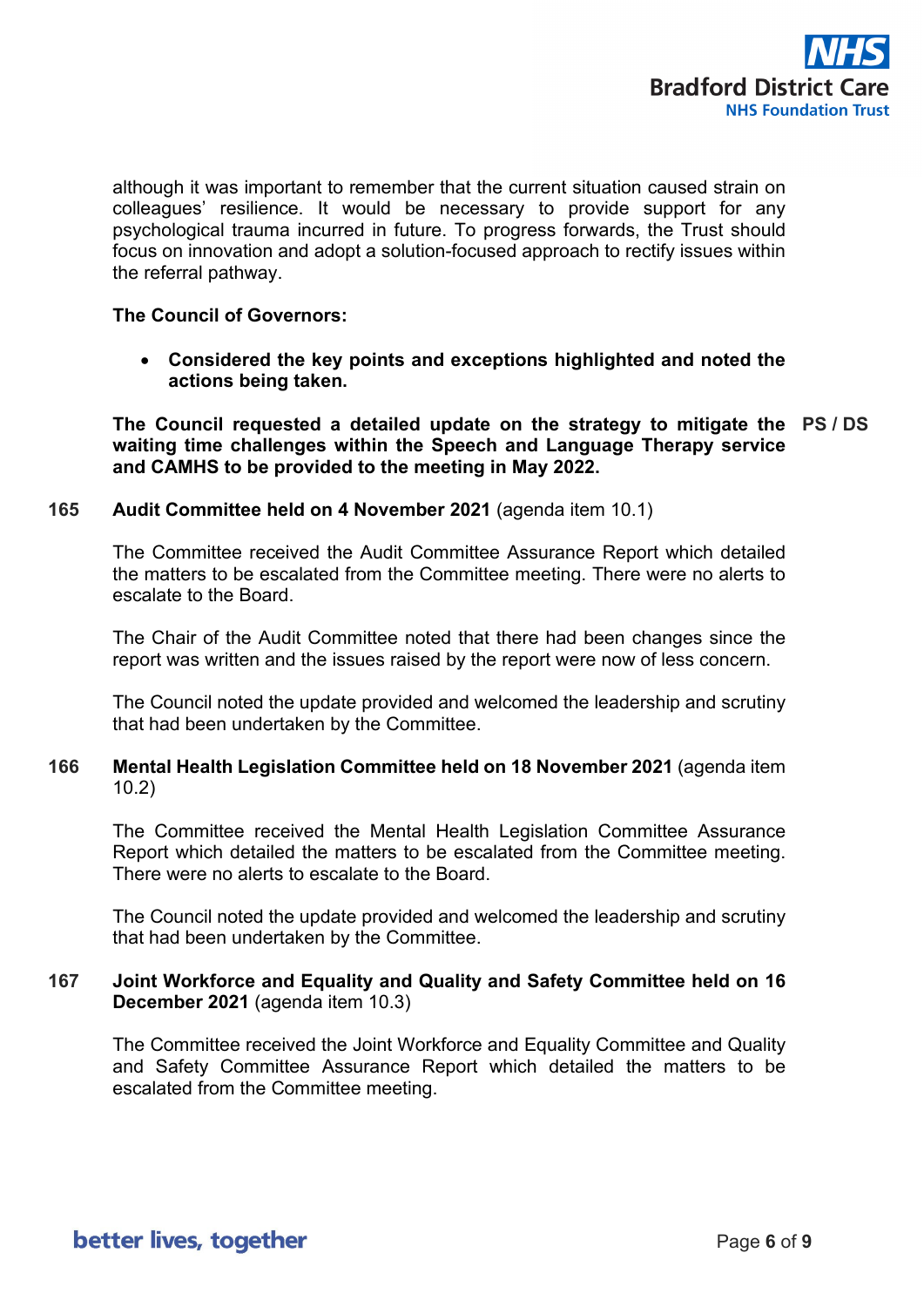

There was one issue to escalate to the Board which was that COVID-19 cases were increasing in local communities, so the already present challenge around staff sickness and absence management was highly likely to increase over the coming weeks. Whilst this was listed as an alert in the AAA report, the Board of Directors already had oversight of the issue and so it was not a new alert to raise.

The Council noted the update provided and welcomed the leadership and scrutiny that had been undertaken by the Committee.

#### **168 Quality and Safety Committee held on 23 November 2021** (agenda item 10.4)

The Committee received the Quality and Safety Committee Assurance Report which detailed the matters to be escalated from the Committee meeting.

There was one alert to escalate to the Board which was that there was a need for constant vigilance and monitoring of staffing and safety related metrics and qualitative data, alongside service user experience. There were specific clinical teams under pressure due to sickness rates, retention problems and vacancies but it was acknowledged that NHS staffing was a system-wide critical concern.

The Council noted the update provided and welcomed the leadership and scrutiny that had been undertaken by the Committee.

#### **169 Quality and Safety Committee held on 16 December 2021** (agenda item 10.5)

The Committee received the Quality and Safety Committee Assurance Report which detailed the matters to be escalated from the Committee meeting.

There were two alerts to escalate to the Board as follows:

- Pressure due to staffing issues was most significant in the Community Nursing Services and the 0-19 Service. There was concern around staff fatigue and low morale as a result of this pressure.
- This challenge was replicated in other Trusts and some contributory factors were contingent on current national workforce policies.

The Chair noted that this was the last Council of Governors meeting that the current Chair of the Quality and Safety Committee would attend before his term as a Non-Executive Director ended. The Council thanked him for his work and commitment. The Chair noted that she would mentor and support the new Chair of the Committee.

The Council noted the update provided and welcomed the leadership and scrutiny that had been undertaken by the Committee.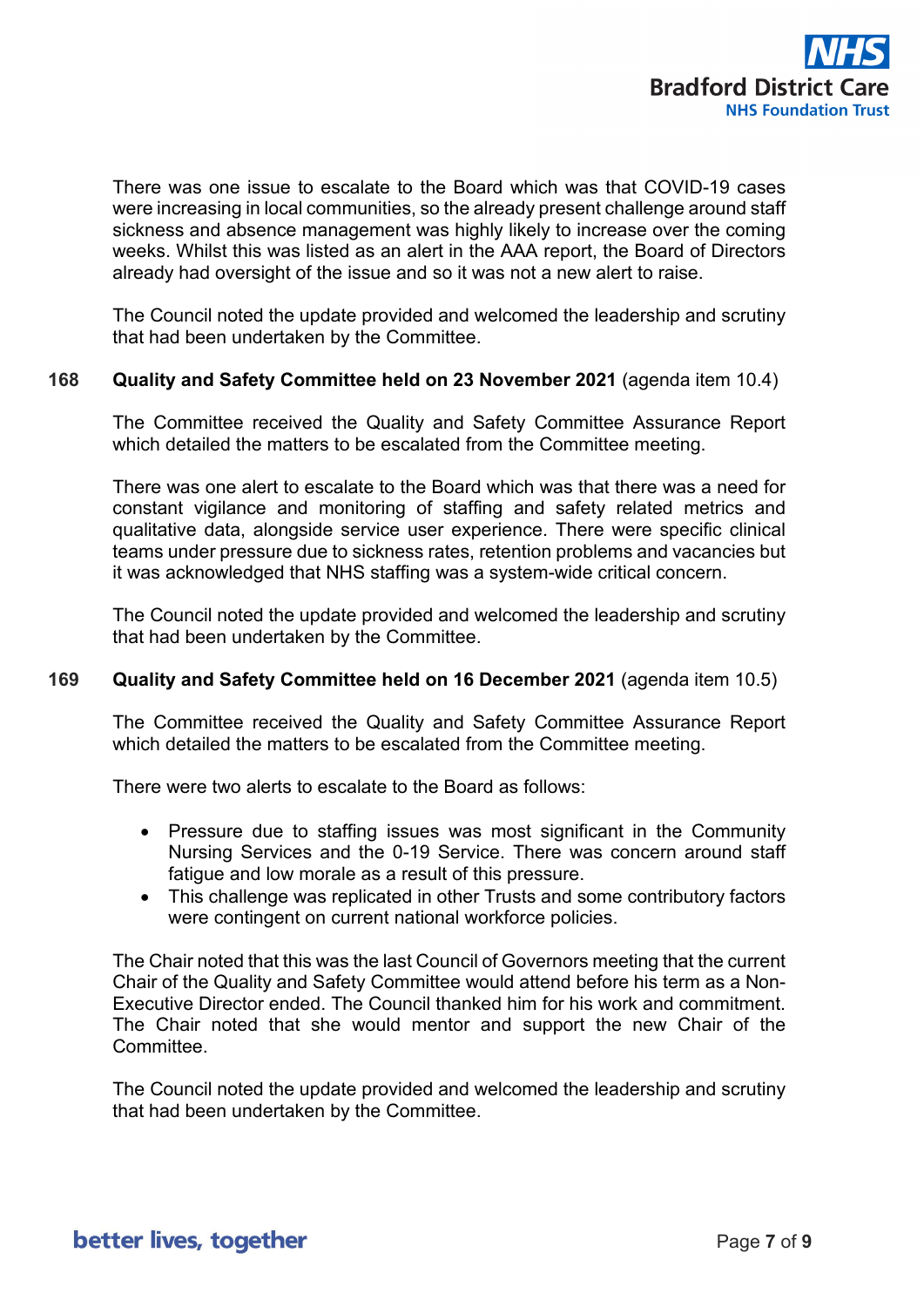

# **170 Finance, Business and Investment Committee held on 25 November 2021** (agenda item 10.6)

The Committee received the Finance, Business and Investment Committee Assurance Report which detailed the matters to be escalated from the Committee meeting. There were no alerts to escalate to the Board.

The Council noted the update provided and welcomed the leadership and scrutiny that had been undertaken by the Committee.

#### **171 Charitable Funds Committee held on 16 December 2021** (agenda item 10.7)

The Committee received the Charitable Funds Committee Assurance Report which detailed the matters to be escalated from the Committee meeting. There were no alerts to escalate to the Board.

The Council noted the update provided and welcomed the leadership and scrutiny that had been undertaken by the Committee

#### **172 Service User Story** (agenda item 11)

Due to time constraints, Governors were encouraged to view the Service User Story video which focussed on the District Nursing team outside the meeting. The Director of Nursing, Professions and Care Standards noted that the story was aweinspiring and stated that she would welcome any feedback or questions from Governors outside the meeting.

## **Circulate the Service User Story video to the Council of Governors following EP the meeting and forward any feedback or questions to the Director of Nursing, Professions and Care Standards.**

#### **173 Feedback and Questions from Governors** (agenda item 12)

Governors were reminded that they were welcome to contact the Corporate Governance Team at any point with feedback or questions.

#### **174 Council of Governors 2022 Work Plan** (agenda item 13)

Paul Hogg, the Director of Corporate Affairs presented the Council of Governors 2022 Work Plan, which would be updated following the meeting and included as a standing agenda item going forwards.

The Council of Governors noted the work plan.

#### **175 Management of Deferred Items** (agenda item 14)

The Council of Governors noted that there were no deferred items.

# better lives, together